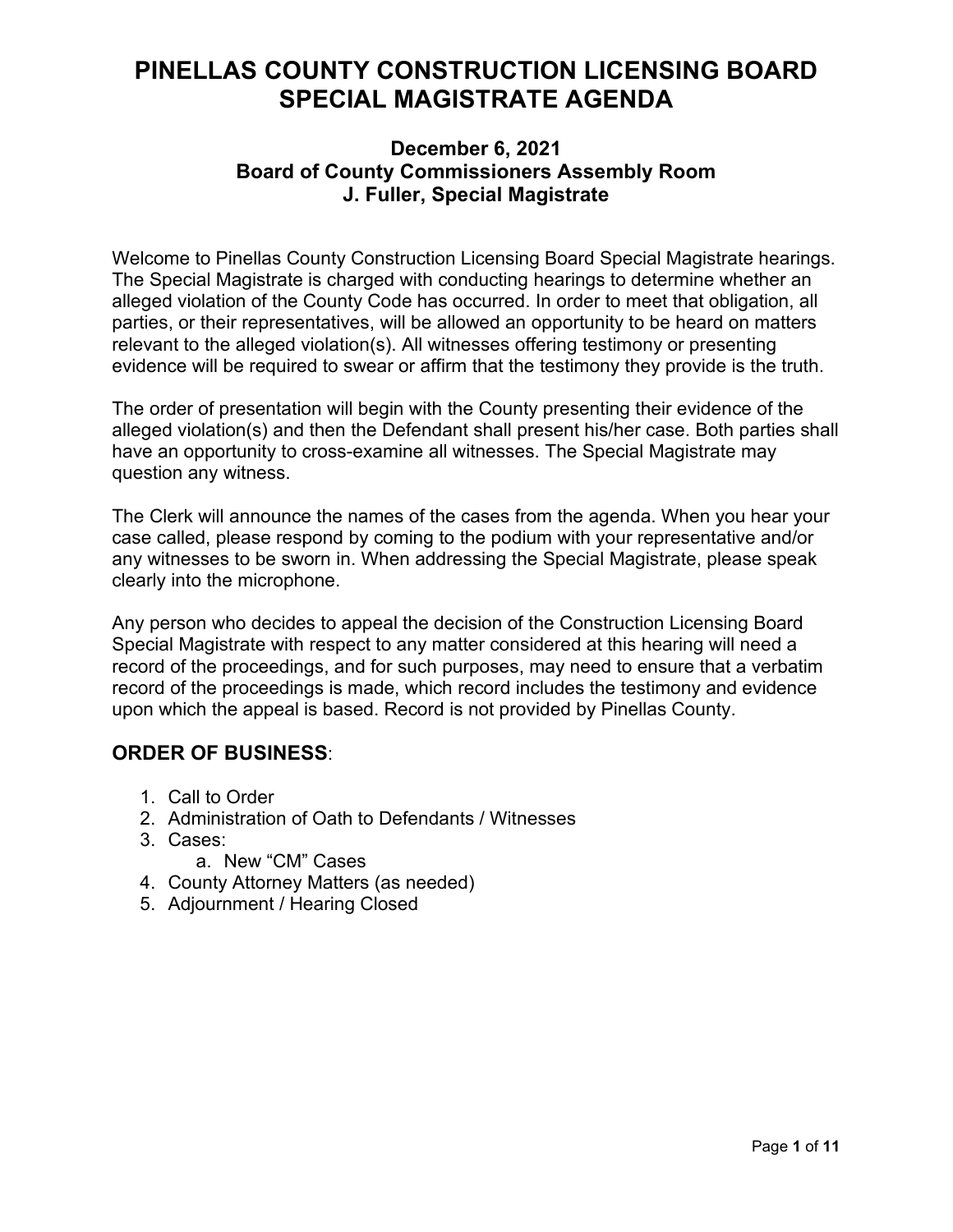# **December 6, 2021 9:00 A.M.**

| ITEM: 1                   |                                                                                     |                                                  |  |
|---------------------------|-------------------------------------------------------------------------------------|--------------------------------------------------|--|
| <b>MATTER:</b>            | <b>Contractor Licensing Violation(s)</b>                                            |                                                  |  |
| <b>CASE NO:</b>           | 2020-0201                                                                           |                                                  |  |
| CITATION(S) NO:           | C20-502; C20-503; C20-504; C20-505; C20-506; C20-507; C20-<br>508; C20-509; C20-510 |                                                  |  |
| DEFENDANT:                | <b>Isabel Guzman</b>                                                                |                                                  |  |
| <b>NOTICE ADDRESS:</b>    | <b>Isabel Guzman</b>                                                                |                                                  |  |
|                           | 1702 E. Emma St.                                                                    |                                                  |  |
|                           | Tampa, FL 33610                                                                     |                                                  |  |
| <b>VIOLATION ADDRESS:</b> | 5817 Pierce Dr. NE                                                                  |                                                  |  |
|                           | St. Petersburg, FL 33703                                                            |                                                  |  |
| <b>VIOLATION:</b>         |                                                                                     |                                                  |  |
| <b>Code Section</b>       | Location                                                                            | Violation                                        |  |
| $22-14(1)$                | 5817 Pierce Dr. NE St.                                                              | C20-502                                          |  |
|                           | St. Petersburg, FL 33703                                                            | Unlicensed contracting to                        |  |
|                           |                                                                                     | perform roofing work in                          |  |
|                           |                                                                                     | Pinellas County.                                 |  |
|                           |                                                                                     |                                                  |  |
| $22-14(8)$                | 5817 Pierce Dr. NE St.                                                              | C <sub>20</sub> -503                             |  |
|                           | St. Petersburg, FL 33703                                                            | Subcontracting work to                           |  |
|                           |                                                                                     | unlicensed contractor Carlos                     |  |
|                           |                                                                                     | Guzman to perform roofing in                     |  |
|                           |                                                                                     | Pinellas County.                                 |  |
|                           |                                                                                     |                                                  |  |
| $22-14(8)$                | 5817 Pierce Dr. NE                                                                  | C20-504                                          |  |
|                           | St. Petersburg, FL 33703                                                            | Subcontracting work to                           |  |
|                           |                                                                                     | unlicensed contractor Aro                        |  |
|                           |                                                                                     | Gutierrez to perform roofing                     |  |
|                           |                                                                                     | in Pinellas County.                              |  |
|                           |                                                                                     |                                                  |  |
| $22-14(8)$                | 5817 Pierce Dr. NE                                                                  | C20-505                                          |  |
|                           | St. Petersburg, FL 33703                                                            | Subcontracting work to                           |  |
|                           |                                                                                     | unlicensed contractor Ana                        |  |
|                           |                                                                                     | Gutierrez to perform roofing                     |  |
|                           |                                                                                     | in Pinellas County.                              |  |
|                           |                                                                                     |                                                  |  |
| $22-14(8)$                | 5817 Pierce Dr. NE                                                                  | C20-506                                          |  |
|                           | St. Petersburg, FL 33703                                                            | Subcontracting work to                           |  |
|                           |                                                                                     | unlicensed contractor Carlos                     |  |
|                           |                                                                                     | Prieto to perform roofing in<br>Pinellas County. |  |
|                           |                                                                                     |                                                  |  |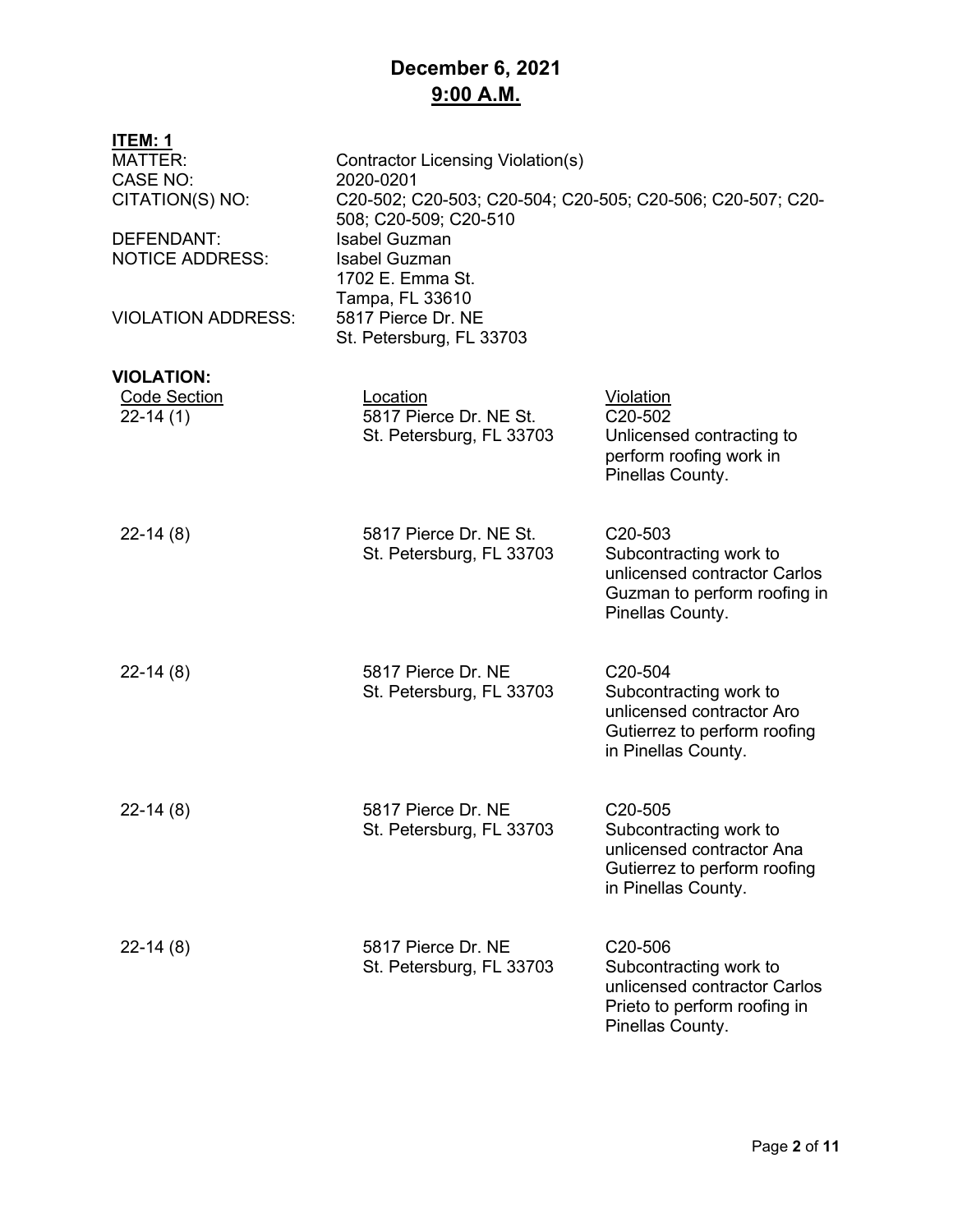| <b>Code Section</b><br>$22-14(8)$ | Location<br>5817 Pierce Dr. NE<br>St. Petersburg, FL 33703 | <b>Violation</b><br>C <sub>20</sub> -507<br>Subcontracting work to<br>unlicensed contractor Manuel<br>Lopez to perform roofing in<br>Pinellas County. |
|-----------------------------------|------------------------------------------------------------|-------------------------------------------------------------------------------------------------------------------------------------------------------|
| $22 - 14(8)$                      | 5817 Pierce Dr. NE<br>St. Petersburg, FL 33703             | C <sub>20</sub> -508<br>Subcontracting work to<br>unlicensed contractor Elvin<br>Antunez to perform roofing in<br>Pinellas County.                    |
| $22-14(8)$                        | 5817 Pierce Dr. NE<br>St. Petersburg, FL 33703             | C <sub>20</sub> -509<br>Subcontracting work to<br>unlicensed contractor Gorge<br>Guzlas to perform roofing in<br>Pinellas County.                     |
| $22-14(8)$                        | 5817 Pierce Dr. NE<br>St. Petersburg, FL 33703             | C <sub>20</sub> -510<br>Subcontracting work to<br>unlicensed contractor Jose<br>Miguel Escamilla to perform<br>roofing in Pinellas County.            |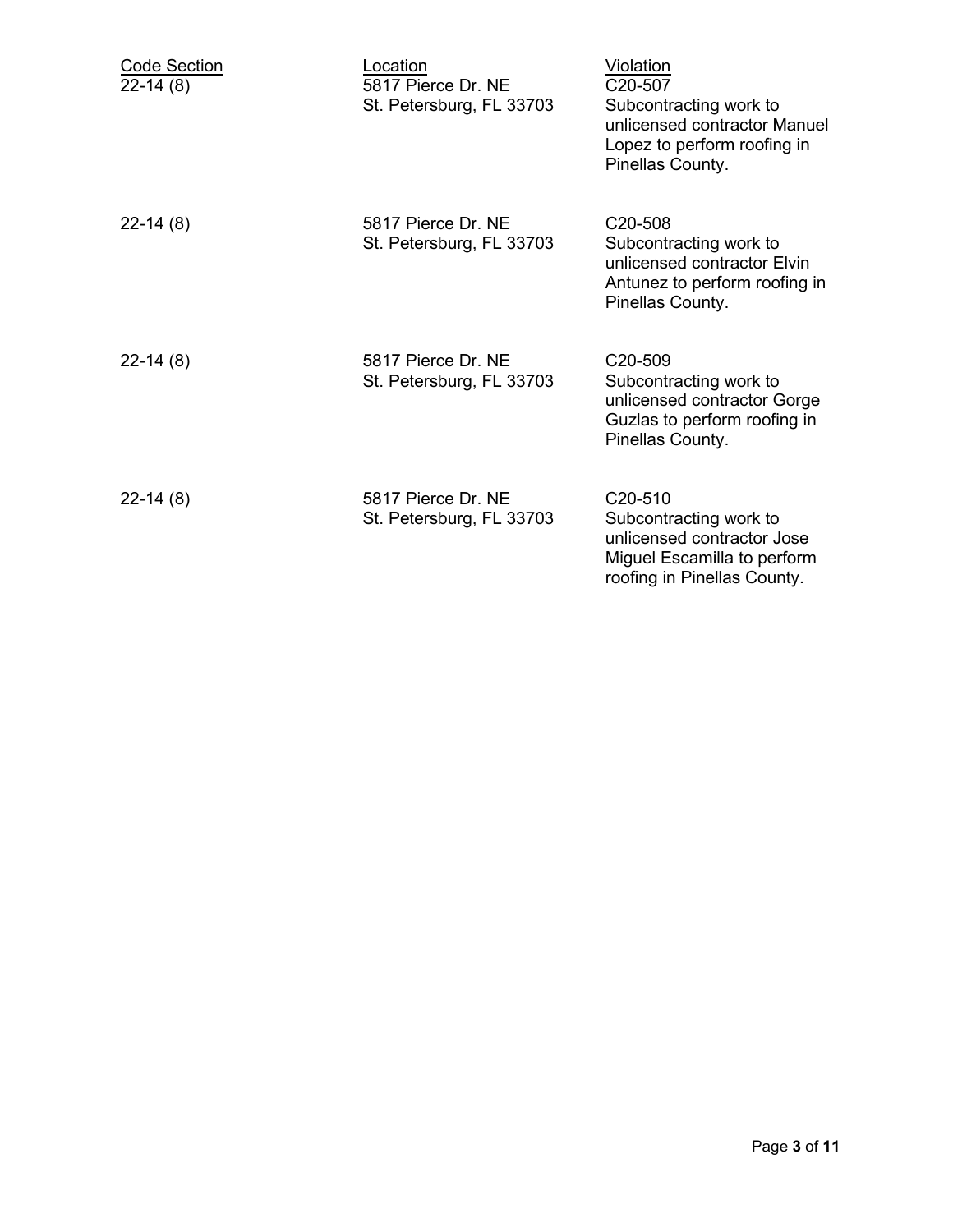| <u>ITEM: 2</u>            |                                        |                                                          |  |
|---------------------------|----------------------------------------|----------------------------------------------------------|--|
| <b>MATTER:</b>            | Contractor Licensing Violation(s)      |                                                          |  |
| CASE NO:                  | 2021-1493                              |                                                          |  |
| CITATION(S) NO:           | C21-1136; C21-1137; C21-1138           |                                                          |  |
| DEFENDANT:                | Robert E. Prine                        |                                                          |  |
| <b>NOTICE ADDRESS:</b>    | Robert E. Prine                        |                                                          |  |
|                           | 6911 22 <sup>nd</sup> Street W.        |                                                          |  |
|                           | Bradenton, FL 34207                    |                                                          |  |
|                           | and                                    |                                                          |  |
|                           | Prine Construction and Consulting Inc. |                                                          |  |
|                           | The Drywall Guys                       |                                                          |  |
|                           | 6911 22 <sup>nd</sup> Street W.        |                                                          |  |
|                           | Bradenton, FL 34207                    |                                                          |  |
| <b>VIOLATION ADDRESS:</b> | 542 Louden Ave.                        |                                                          |  |
|                           | Dunedin, FL 34698                      |                                                          |  |
| <b>VIOLATION:</b>         |                                        |                                                          |  |
| <b>Code Section</b>       | Location                               | Violation                                                |  |
| $22-14(5)$                | 542 Louden Ave.                        | C <sub>21</sub> -1136                                    |  |
|                           | Dunedin, FL 34698                      | Work without required permit                             |  |
|                           |                                        | to include electrical, drywall                           |  |
|                           |                                        | and plumbing for garage                                  |  |
|                           |                                        | renovation within Pinellas                               |  |
|                           |                                        | County, FL.                                              |  |
| $22-14(1)$                | 542 Louden Ave.                        | C21-1137                                                 |  |
|                           | Dunedin, FL 34698                      | Unlicensed/unregistered                                  |  |
|                           |                                        | contracting to perform garage                            |  |
|                           |                                        | renovation within Pinellas                               |  |
|                           |                                        | County, FL.                                              |  |
|                           |                                        |                                                          |  |
| $22-14(6)$                | 542 Louden Ave.                        | C21-1138                                                 |  |
|                           | Dunedin, FL 34698                      | Unlicensed/unregistered<br>advertising via contract to   |  |
|                           |                                        |                                                          |  |
|                           |                                        | perform garage renovation<br>within Pinellas County, FL. |  |
|                           |                                        |                                                          |  |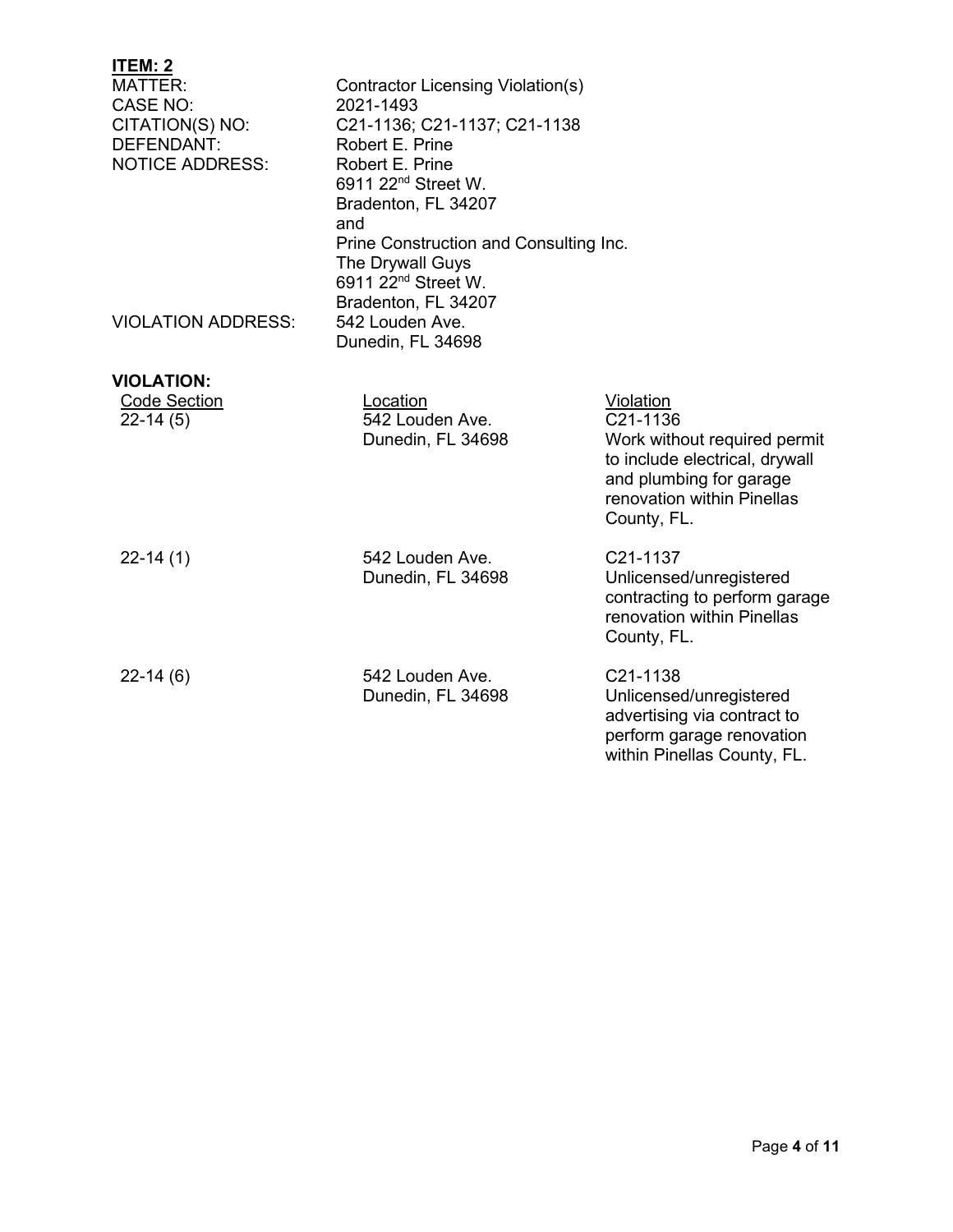| Nolle Prosequi Citation(s) C19-2367; C19-2368                                        |  |  |
|--------------------------------------------------------------------------------------|--|--|
| <b>Contractor Licensing Violation(s)</b>                                             |  |  |
| 2019-2199                                                                            |  |  |
| C19-2367; C19-2368; C19-3599; C19-3600; C19-3604; C19-3605;<br>C <sub>19</sub> -3606 |  |  |
| <b>Johad Saleh Aflak</b>                                                             |  |  |
| <b>Johad Saleh Aflak</b>                                                             |  |  |
| 5970 Wilkinson Rd.                                                                   |  |  |
| Apt. 209                                                                             |  |  |
| Sarasota, FL 34233                                                                   |  |  |
| Craigslist.com                                                                       |  |  |
| (702416650)(70241651)(7024165862)(7024164587)(7024163794                             |  |  |
| and                                                                                  |  |  |
| Aflak Home Improvement on Google or                                                  |  |  |
| https://www.aflakrenovations.com/customers-reviews                                   |  |  |
| and                                                                                  |  |  |
| https://www.amazon.com/localservices/ya/sellerprofile?sellerID=A                     |  |  |
| 2V38GEO2JDCW                                                                         |  |  |
| and                                                                                  |  |  |
| https://www.facebook.com/AflakRenovations                                            |  |  |
| and                                                                                  |  |  |
| Craigslist.com Pinellas                                                              |  |  |
|                                                                                      |  |  |
|                                                                                      |  |  |

| <b>Code Section</b><br>$22-14(6)$ | Location<br>Craigslist.com<br>(702416650)(70241651)(70241<br>65862)(7024164587)(70241637<br>94)  | Violation<br>C19-3599<br>Advertised for work requiring licensure<br>within Pinellas County, FL without the<br>required license via Craigslist.com<br>(702416650)(70241651)(7024165862)(7<br>024164587)(7024163794). Services<br>offered include remodeling, additions, full<br>service all home improvement. No<br>license number was listed in the<br>advertisement(s) as required and a<br>search indicates that this<br>person/company does not have the<br>required license(s) for these types of<br>work. |
|-----------------------------------|--------------------------------------------------------------------------------------------------|----------------------------------------------------------------------------------------------------------------------------------------------------------------------------------------------------------------------------------------------------------------------------------------------------------------------------------------------------------------------------------------------------------------------------------------------------------------------------------------------------------------|
| $22-14(6)$                        | Aflak Home Improvement on<br>Google or<br>https://www.aflakrenovations.co<br>m/customers-reviews | C19-3600<br>Advertised for work requiring licensure<br>within Pinellas County, FL without the<br>required license via Aflak Home<br>Improvement on Google<br>https://www.aflakrenovations.com/custer<br>ms-reviews/ Services offered include tile,<br>plumbing, carpentry, renovation, painting<br>etc. No license number was listed in the<br>advertisement(s) as required and a<br>$D_{0}$ $\alpha$ $\alpha$ $E_{0}$ $f$ $f$ $f$ $f$                                                                         |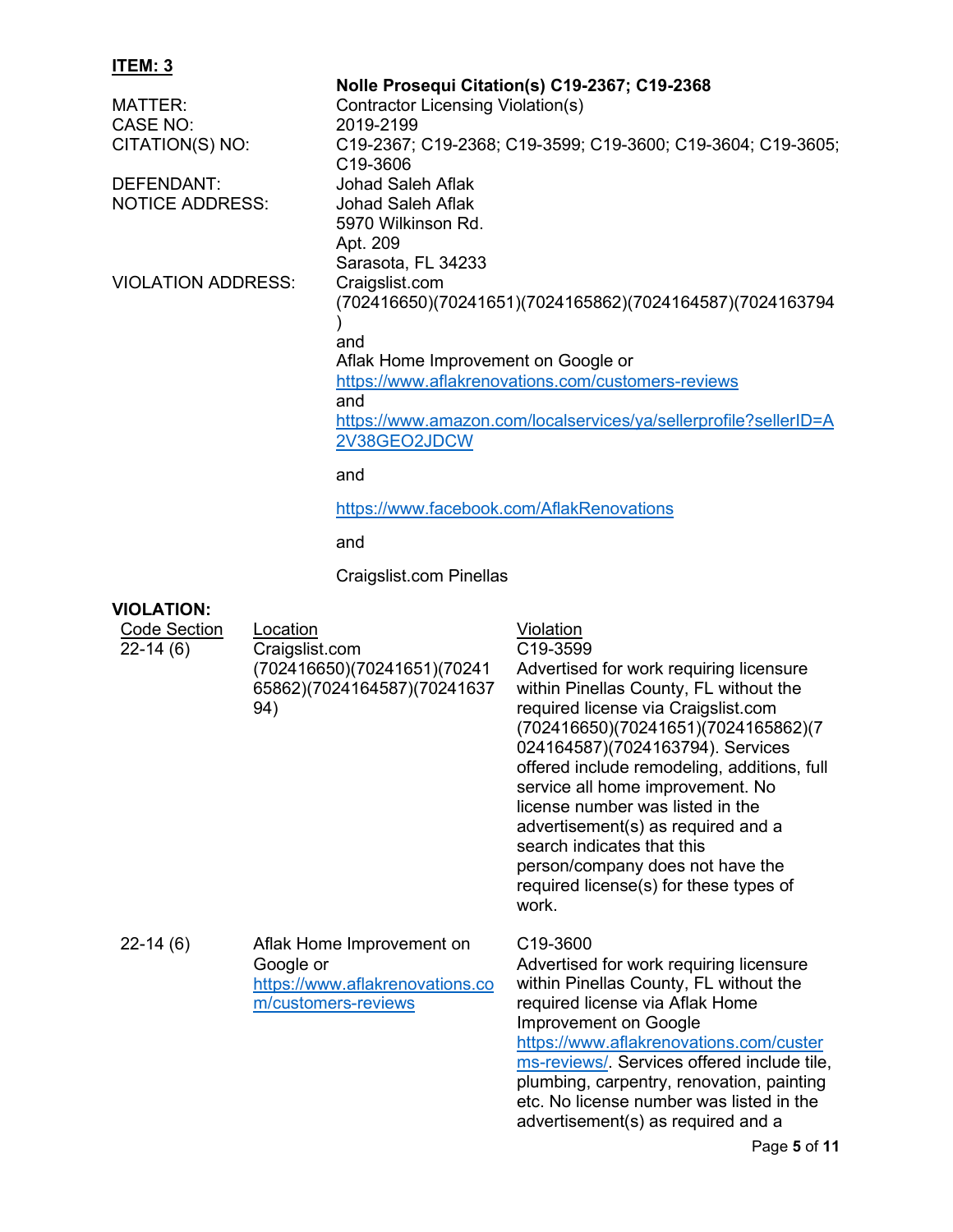| <b>Code Section</b> | Location                                                                             | <b>Violation</b><br>search indicates that this<br>person/company does not have the<br>required license(s) for these types of<br>work.                                                                                                                                                                                                                                                                                                                                                                                                                   |
|---------------------|--------------------------------------------------------------------------------------|---------------------------------------------------------------------------------------------------------------------------------------------------------------------------------------------------------------------------------------------------------------------------------------------------------------------------------------------------------------------------------------------------------------------------------------------------------------------------------------------------------------------------------------------------------|
| $22-14(6)$          | https://www.amazon.com/locals<br>ervices/ya/sellerprofile?sellerID<br>=A2V38GEO2JDCW | C19-3604<br>Advertised for work requiring licensure<br>within Pinellas County, FL without the<br>required license via<br>https://www.amazon.com/localservices/y<br>a/sellerprofile?sellerID=A2V38GEO2JD<br>W. Services offered include brand new<br>kitchen installation, bathroom renovation,<br>plumbing, electrical work, roofing,<br>carpentry, etc. No license number was<br>listed in the advertisement(s) as required<br>and a search indicates that this<br>person/company does not have the<br>required license(s) for these types of<br>work. |
| $22-14(6)$          | https://www.facebook.com/Aflak<br><b>Renovations</b>                                 | C <sub>19</sub> -3605<br>Advertised for work requiring licensure<br>within Pinellas County, FL without the<br>required license via<br>https://www.facebook.com/AflakRenovati<br>ons. Services offered include remodeling,<br>additions, full service all home<br>improvement. No license number was<br>listed in the advertisement(s) as required<br>and a search indicates that this<br>person/company does not have the<br>required license(s) for these types of<br>work.                                                                            |
| $22-14(4)$          | Craigslist.com Pinellas                                                              | C19-3606<br>Holding out as a licensed construction<br>contractor in Pinellas County, FL.<br>Services offered include full-service<br>renovations, additions etc.                                                                                                                                                                                                                                                                                                                                                                                        |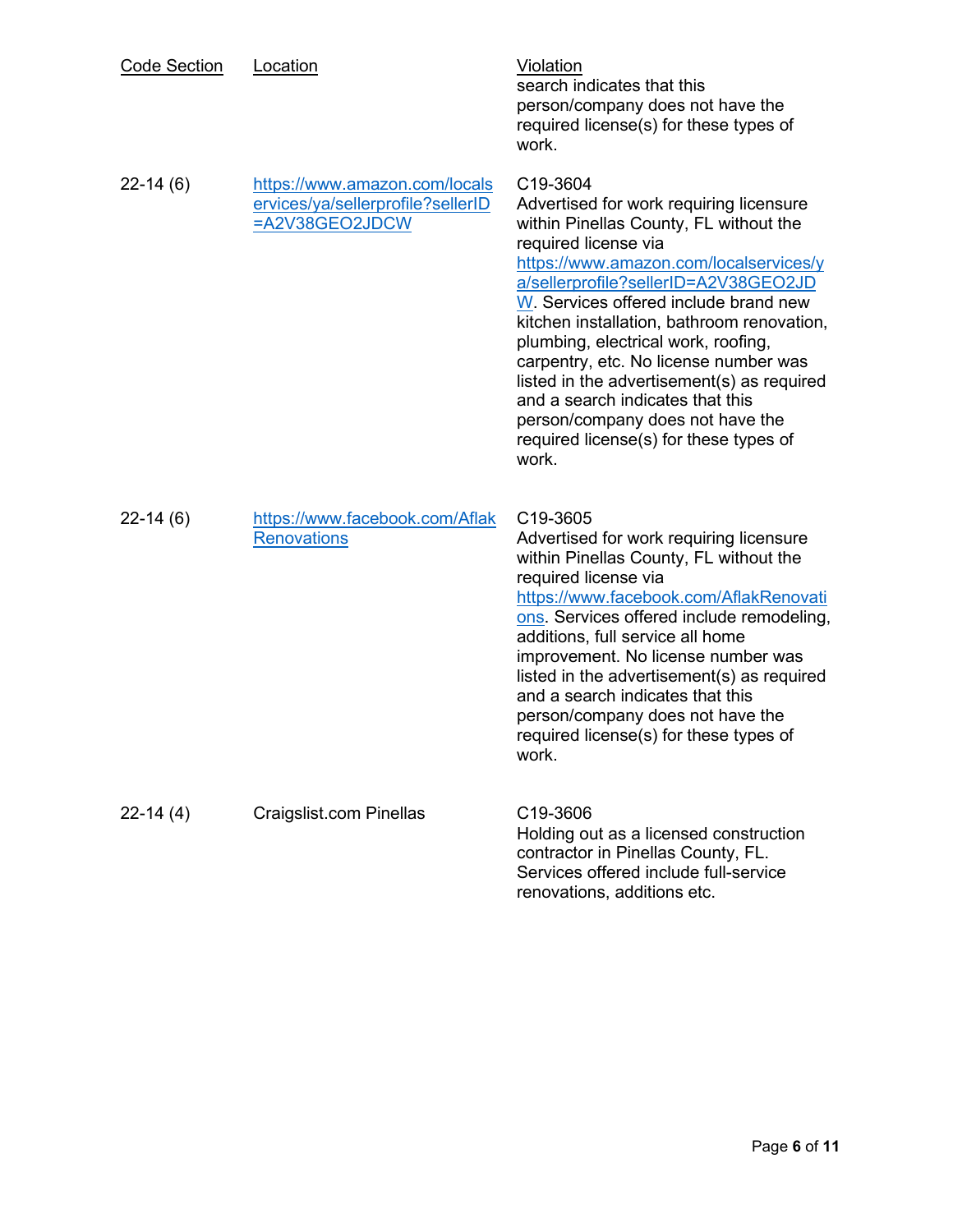## **December 6, 2021 1:00 P.M.**

| ITEM: 4                   |                                   |                                               |  |
|---------------------------|-----------------------------------|-----------------------------------------------|--|
|                           |                                   | <b>Continued Hearing for January 24, 2022</b> |  |
| MATTER:                   | Contractor Licensing Violation(s) |                                               |  |
| CASE NO:                  | 2021-1491                         |                                               |  |
| CITATION(S):              |                                   | C21-524; C21-525; C21-526; C21-527            |  |
| DEFENDANT:                | Robert Lazaro Vazquez             |                                               |  |
| <b>NOTICE ADDRESS:</b>    | Robert Lazaro Vazquez             |                                               |  |
|                           |                                   | 6925 Lake Ellenor Dr., Suite 109              |  |
|                           | Orlando, FL 32809                 |                                               |  |
|                           |                                   | robert@myreocountywide.com                    |  |
| <b>VIOLATION ADDRESS:</b> |                                   | 6528 Wayne St. North                          |  |
|                           |                                   | St. Petersburg, FL 33702                      |  |
|                           | and                               |                                               |  |
|                           |                                   | http://www.countrywiders.com                  |  |
|                           |                                   |                                               |  |
| <b>VIOLATION:</b>         |                                   |                                               |  |
| Code Section<br>Location  |                                   | Violation                                     |  |
| $22 - 14(1)$              | 6528 Wayne St. North              | C <sub>21</sub> -524                          |  |
|                           | St. Petersburg, FL 33702          | Unlicensed contracting in Pinellas            |  |
|                           |                                   | County, FL to perform complete remodel        |  |
|                           |                                   | including plumbing and electrical in          |  |

| $22-14(8)$                   | 6528 Wayne St. North<br>St. Petersburg, FL 33702 | C <sub>21</sub> -525<br>Subcontracting unlicensed contractor<br>Jose Santos Espinoza Lopez and one<br>other unidentified man to perform<br>complete remodel including plumbing<br>and electrical in Pinellas County, FL. |
|------------------------------|--------------------------------------------------|--------------------------------------------------------------------------------------------------------------------------------------------------------------------------------------------------------------------------|
| $22-14(5)$                   | 6528 Wayne St. North<br>St. Petersburg, FL 33702 | C <sub>21</sub> -526<br>Work without permit to perform complete<br>remodel including plumbing and electrical<br>in Pinellas county, FL.                                                                                  |
| $22-14(6)$<br>489.119 (5)(b) | http://www.countrywiders.com                     | C <sub>21</sub> -527<br>Unlicensed advertising in Pinellas                                                                                                                                                               |

Pinellas County, FL.

County, FL and The State of Florida.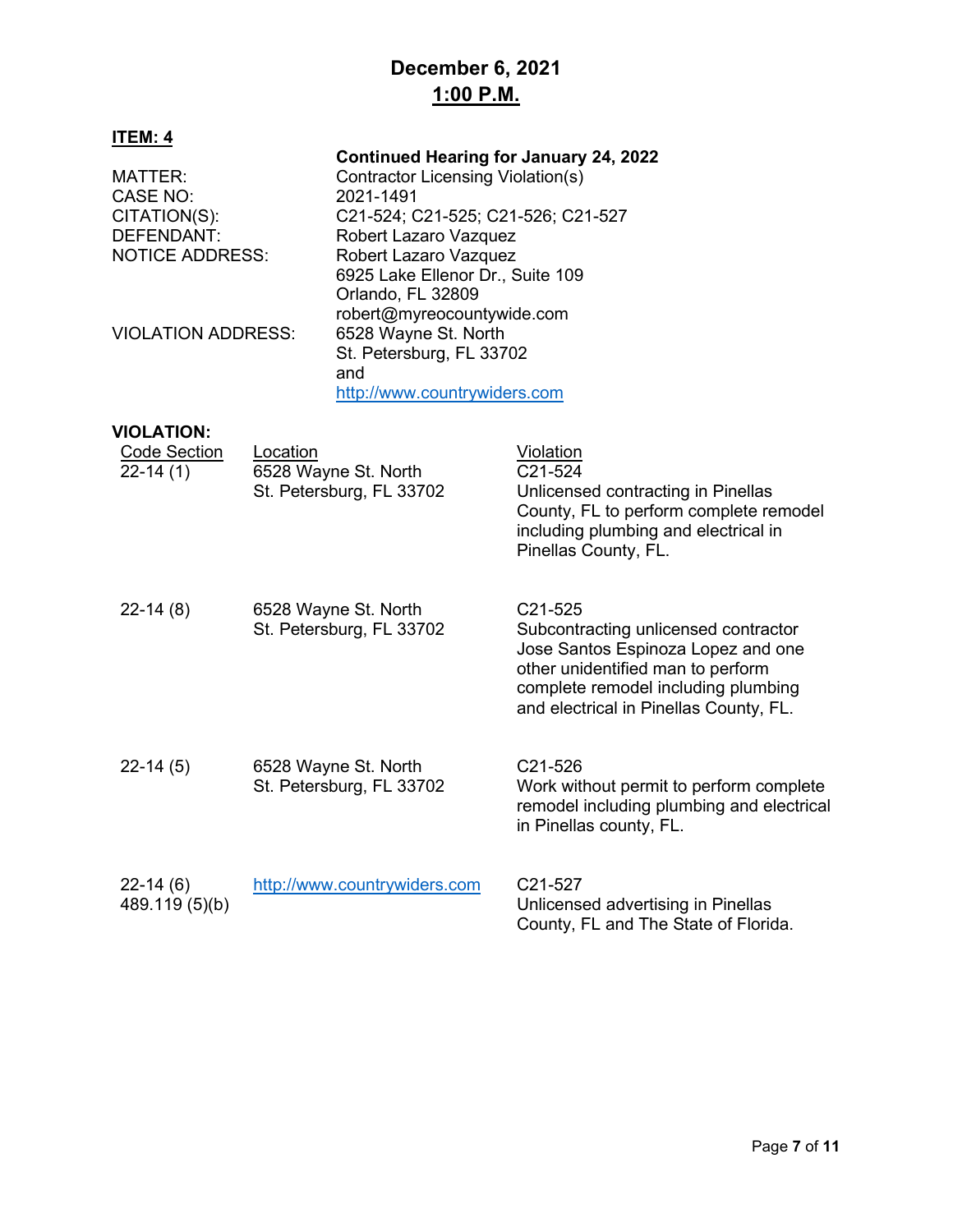| MATTER:<br><b>CASE NO:</b><br>CITATION(S):<br>DEFENDANT:<br><b>NOTICE ADDRESS:</b> | <b>Telephonic Appearance</b><br>Contractor Licensing Violation(s)<br>2020-0842<br>C20-1662; C20-1663; C20-1664; C20-1665<br><b>Shawn Michael Tennefoss</b><br><b>Shawn Michael Tennefoss</b><br>1314 Las Olas Blvd, Ste. 711<br>Ft. Lauderdale, FI 33301<br>and<br><b>MBI Construction</b> |                                                                                                                                                                              |
|------------------------------------------------------------------------------------|--------------------------------------------------------------------------------------------------------------------------------------------------------------------------------------------------------------------------------------------------------------------------------------------|------------------------------------------------------------------------------------------------------------------------------------------------------------------------------|
| <b>VIOLATION ADDRESS:</b>                                                          | 9469 Deer Creek Cir.<br>Lake Worth, FL 33467<br>cs@mbiprojectmanagement.com<br>4000 24th St. N Lot# 805<br>St. Petersburg, FL 33714<br>and<br>mbiprojectmanagement.com                                                                                                                     |                                                                                                                                                                              |
|                                                                                    |                                                                                                                                                                                                                                                                                            |                                                                                                                                                                              |
| <b>VIOLATION:</b><br><b>Code Section</b>                                           | Location                                                                                                                                                                                                                                                                                   | Violation                                                                                                                                                                    |
| $22-14(7)$                                                                         | https://mbiprojectmanagement.com                                                                                                                                                                                                                                                           | C20-1662<br>Advertising to perform<br>work that requires license<br>and registration in Pinellas<br>County. Home<br>modification, handicap<br>ramps.                         |
| $22-14(4)$                                                                         | https://mbiprojectmanagement.com                                                                                                                                                                                                                                                           | C <sub>20</sub> -1663<br>Holding out as a contractor<br>allowed to perform work in<br>"all counties" in FL without<br>being registered to do work<br>in Pinellas County, FL. |
| $22-14(1)$                                                                         | 4000 24th St. N Lot# 805<br>St. Petersburg, FL 33714                                                                                                                                                                                                                                       | C20-1664<br>Unlicensed Contracting in<br>Pinellas County FI to build<br>a handicap ramp.                                                                                     |
| $22-14(5)$                                                                         | 4000 24th St. N Lot# 805<br>St. Petersburg, FL 33714                                                                                                                                                                                                                                       | C20-1665<br>Work without required<br>permit to build a handicap<br>ramp in Pinellas County,<br>FL.                                                                           |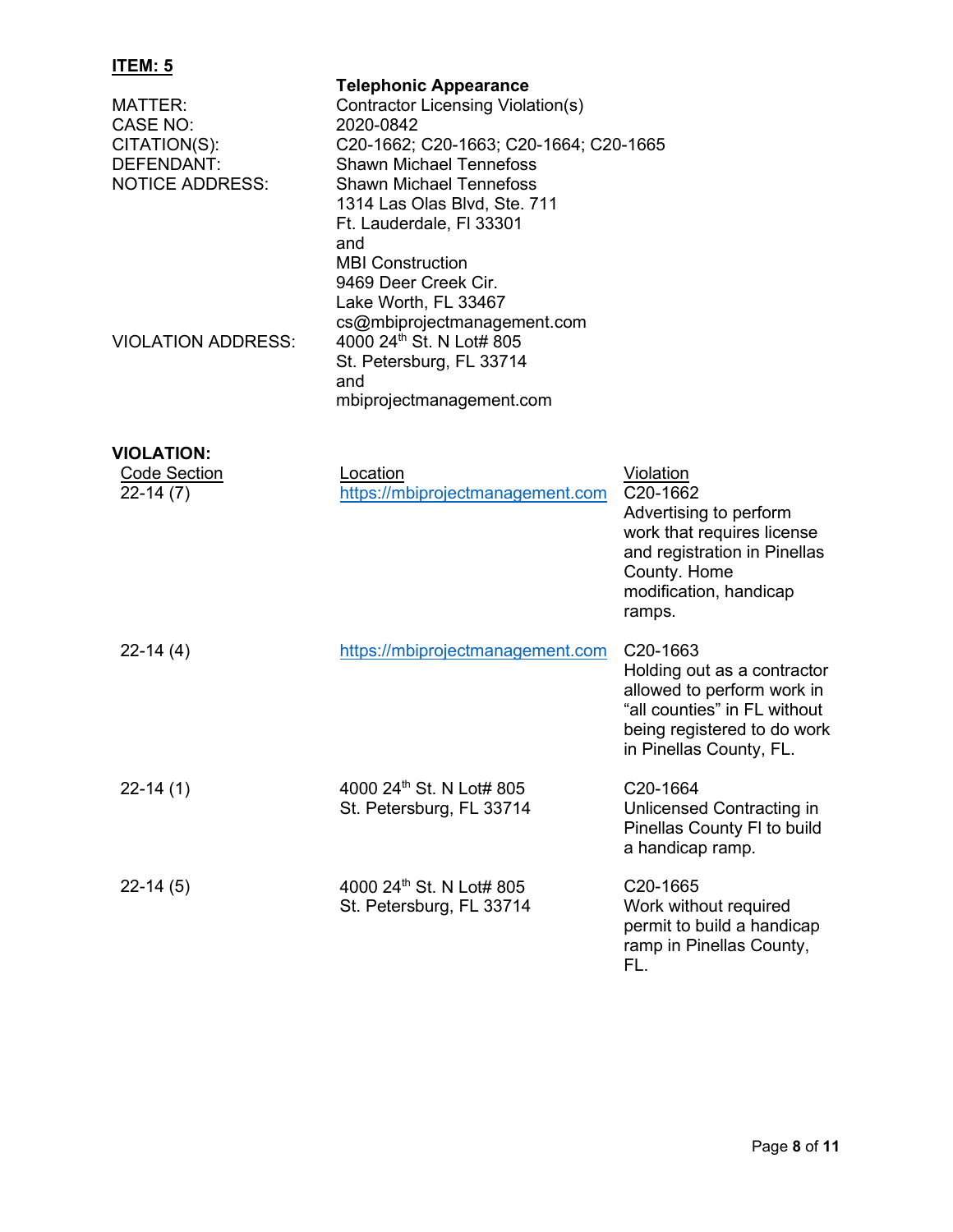**Cancelled Nolle Prosequi** MATTER: Contractor Licensing Violation(s)<br>CASE NO: 2020-0294 CASE NO: CITATION NO: C20-777 DEFENDANT: George A. Nicholas<br>NOTICE ADDRESS: George A. Nicholas George A. Nicholas 12954 Shady Hills Rd. Shady Hills, Fl 34610 and Anmar Builders, Inc. Attn: George A. Nicholas 12954 Shady Hills Rd. Shady Hills, FL 34610 VIOLATION ADDRESS: 988 Lake Placido Ct. NE St. Petersburg, FL 33703

#### **VIOLATION:**

| Code Section   |  |
|----------------|--|
| 489.127 (4)(b) |  |

Location **Contact Section** Violation  $(4)(b)$  988 Lake Placido Ct. NE St. Petersburg, FL 33703

C20-777

George A. Nicholas knowingly allowed his certification number or registration number (CCC057571) to be used by Robert Brown who is not certified or registered and is not qualified to engage in the business, or act in the capacity of a contractor.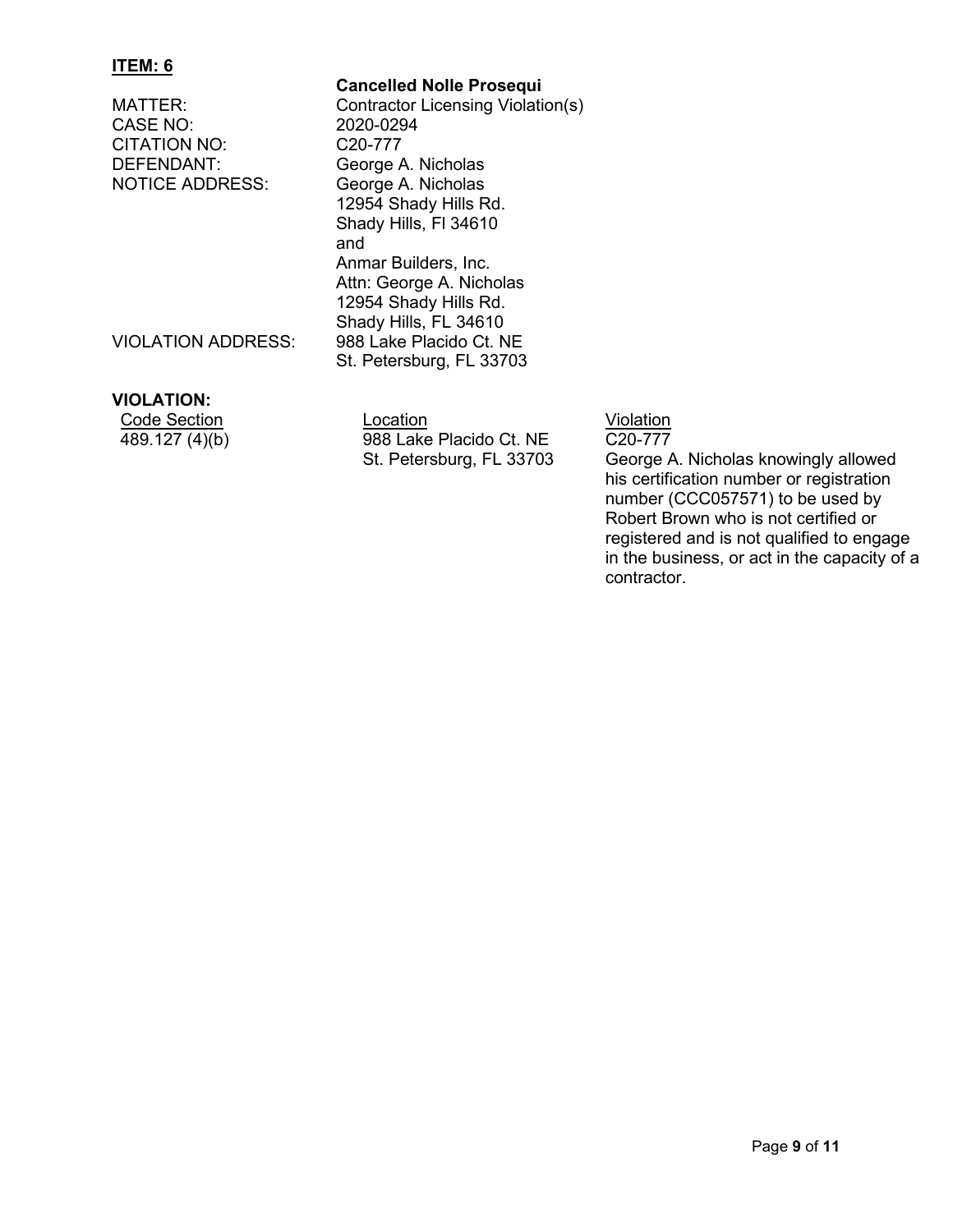| MATTER:<br>CASE NO:<br>CITATION(S) NO:<br>DEFENDANT:<br><b>NOTICE ADDRESS:</b><br><b>VIOLATION ADDRESS:</b> |                                                      | Contractor Licensing Violation(s)<br>2019-2140<br>Hunt Nguyen<br>5751 58th Ave. N<br>Saint Petersburg, FL 33709<br>7165 60 <sup>th</sup> Way | C19-3493; C19-3494; C19-3495; C19-3460; C19-3525                                                                                                                                                                         |
|-------------------------------------------------------------------------------------------------------------|------------------------------------------------------|----------------------------------------------------------------------------------------------------------------------------------------------|--------------------------------------------------------------------------------------------------------------------------------------------------------------------------------------------------------------------------|
|                                                                                                             |                                                      | Pinellas Park, FL 33781                                                                                                                      |                                                                                                                                                                                                                          |
| <b>VIOLATION:</b><br><b>Code Section</b><br>$22-14(1)$                                                      | Location<br>7165 60 <sup>th</sup> Way                | Pinellas Park, FL 33781                                                                                                                      | Violation<br>C19-3493<br>Engaging in the business of construction<br>in Pinellas County, FL by subcontracting<br>work to Phong T. Nguyen, Tuong Van<br>Ngo and Kha Nguyen to perform interior<br>renovations/alteration. |
| $22-14(8)$                                                                                                  | 7165 60 <sup>th</sup> Way<br>Pinellas Park, FL 33781 |                                                                                                                                              | C19-3494<br>Subcontracting work to Phong T. Nguyen<br>to perform interior renovations/alteration<br>in Pinellas County, FL.                                                                                              |
| $22-14(8)$                                                                                                  | 7165 60 <sup>th</sup> Way                            | Pinellas Park, FL 33781                                                                                                                      | C19-3495<br>Subcontracting work to unlicensed<br>contractor Tuong Van Ngo to perform<br>interior renovations/alteration in Pinellas<br>County, FL.                                                                       |
| $22-14(8)$                                                                                                  | 7165 60 <sup>th</sup> Way                            | Pinellas Park, FL 33781                                                                                                                      | C19-3460<br>Subcontracting work to unlicensed<br>contractor Kha Nguyen to perform interior<br>renovations/alteration in Pinellas County,<br>FL.                                                                          |
| $22-14(5)$                                                                                                  | 7165 60 <sup>th</sup> Way                            | Pinellas Park, FL 33781                                                                                                                      | C19-3525<br>Work without the required permits for<br>interior alterations in Pinellas County, FL.                                                                                                                        |